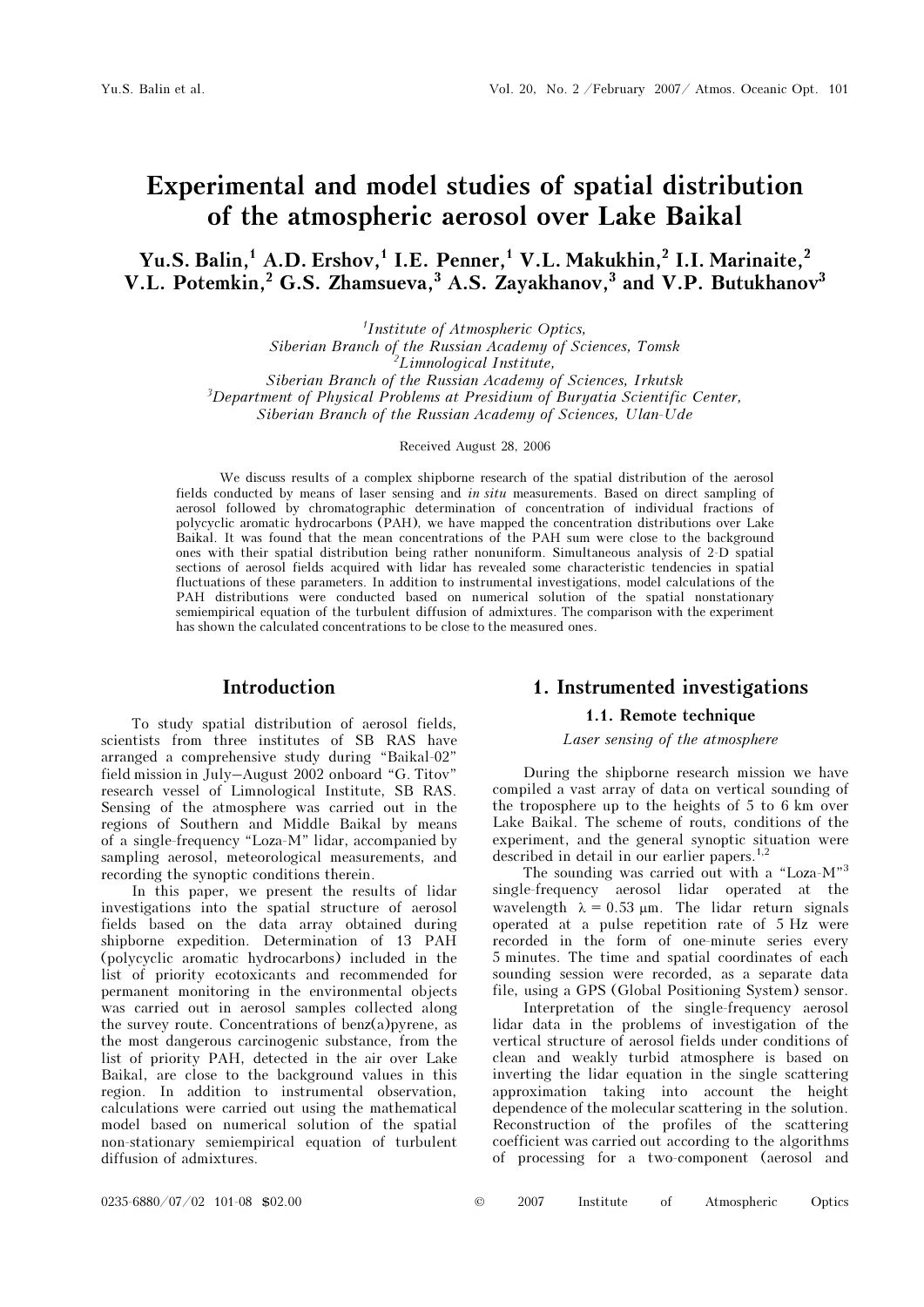molecular) medium, which are based on the Fernald method.<sup>4</sup> We used the iterative version of the Fernald method,<sup>5</sup> which adaptively takes into account the functional relation between the total scattering and backscatter in reconstructing the profile of the extinction coefficient from the lidar data. Estimates of the calculated mean error of the method<sup>5</sup> do not exceed 35% and are the least among the methods generally used for reconstruction of optical characteristics from the data of single-frequency sounding of a weakly turbid atmosphere.

The two-dimensional cross section of aerosol fields over Lake Baikal along the ship route were constructed from the vertical profiles of the optical parameter of the atmosphere  $\sigma(H)$  (aerosol extinction coefficient) obtained. Taking into account subsequent averaging within the limits of one-minute measurement sessions and mean velocity of the ship about 14 km/h, the mean section of the profiles  $\sigma(H)$  was obtained with the horizontal resolution of 1 km and vertical resolution of 6 m. The upper boundary of the cross section was ∼3 km and the lower one ∼0.2 km.

It was revealed from analysis of vertical cross sections of aerosol fields acquired in moving along the coastal line of the lake and across that orographic peculiarities of the region essentially affect the formation of the spatial structure of the field.<sup>1</sup> It was obtained by the methods of correlation analysis of the vertical distribution of the aerosol optical thickness along the ship motion route and the spatial profile of the tops of the Primorskii ridge, that the highest correlation is observed in the lower layer of the atmosphere 0.5–1.5 km.

Qualitative and quantitative estimates of the effect of the coastal landscape were made assuming the geostrophic transfer of air masses determined by synoptic conditions. So, the apparatus of continuous wavelet transformation was used for a more detailed analysis of the sections of the aerosol field. It enabled us to reveal characteristic frequency scales and trends in the spatial fluctuations of  $\sigma(H)$ .<sup>2</sup> Let us present here only main conclusions drawn in Ref. 2. The height level, above and below of which the behavior of the wavelet coefficients is different, is close to the value of the correlation height, which can be taken equal to the height of the mixing layer. The effect of the mountain ridge on the structure of aerosol field manifested itself in the formation of leeward waves and it is stronger in the middle part of the lake between higher mountains. Here the wave motions of different spatial scales are observed in the aerosol field along the entire routes between the lakesides.

 The small-scale perturbations formed behind the ridge in the southern part of the lake propagate at a insignificant distance from the coast and fade by the middle of the lake. The characteristic peculiarity of the low-frequency atmospheric processes is the presence of linear frequency trend (decrease of frequency of oscillations when moving from west to east).

Then, for comparative analysis of the twodimensional aerosol distribution (obtained from the lidar data) and the one-dimensional distribution of

PAH concentrations (obtained from measurement data after contact aerosol sampling) over the lake, the AOT (aerosol optical thickness) of the 1.5-km high atmospheric layer was considered. It most completely represents the fluctuations of the boundary layer of the atmosphere related with the effect of the coastal relief on the trans-boundary transfer of industrial atmospheric admixtures, the tracer of which is atmospheric aerosol. The map of spatial distribution of AOT averaged over all days of the lidar survey with coordinate reference over the water area of Lake Baikal (Fig. 1) was constructed using the Surfer Mapping System<sup>6</sup> package.

The conclusions on the main tendencies of the aerosol spatial fluctuations drawn earlier<sup>1,2</sup> were taken into account in constructing the map, that allows us totally and, mainly, adequately present the spatial variations of the vertical profiles of the optical thickness for individual routes across the lake even under conditions of inhomogeneous and not complete coverage of the area of Lake Baikal with measurements.

It is seen in Fig. 1 that quite homogeneous filling of the southern part of the Lake Baikal with aerosol is observed, as well as the scales of variations of the optical thickness characteristic of the highmountain part of the middle Baikal (near Ol'khon island). Besides, the local areas of enhanced values (relative to the mean background level) of the optical thickness were revealed. It is the section along the direction toward the head of Angara river and in the middle of the lake in the section from cape Krestovski to Oblom cape. It should be noted that the values of the background AOT (they are presented in our estimates with subtraction of the contribution due to molecular scattering) of a 1-km high layer of the atmosphere do not exceed 0.01 under conditions when the meteorological visibility range over the lake reached 200 km. One of the sources of increasing atmospheric turbidity over the Lake Baikal can be the admixtures of anthropogenic origin.

#### 1.2. Contact method

## Local sampling of aerosol. Technique for determining the concentrations of separate fractions of PAH in aerosol samples

Polycyclic aromatic hydrocarbons take especial place among anthropogenic admixtures polluting the atmosphere, soil, and natural waters. The PAH in the atmosphere are mainly sorbed on solid aerosol particles. Determination of 13 PAH was carried out in the aerosol samples collected along the survey routes.

 Aerosol samples were collected on "Whatman EPM 2000 High purity glass microfibre filters" glass fiber filters of the size 17×21 cm by means of PM-10 pumps by "Andersen Samplers, Inc." at a flow rate of  $2 \text{ m}^3/\text{min}$ . The volume of air pumped through the filter was 200 to  $650 \text{ m}^3$ . The sample collector was installed in the ship rostrum at the height of 10 m above the water.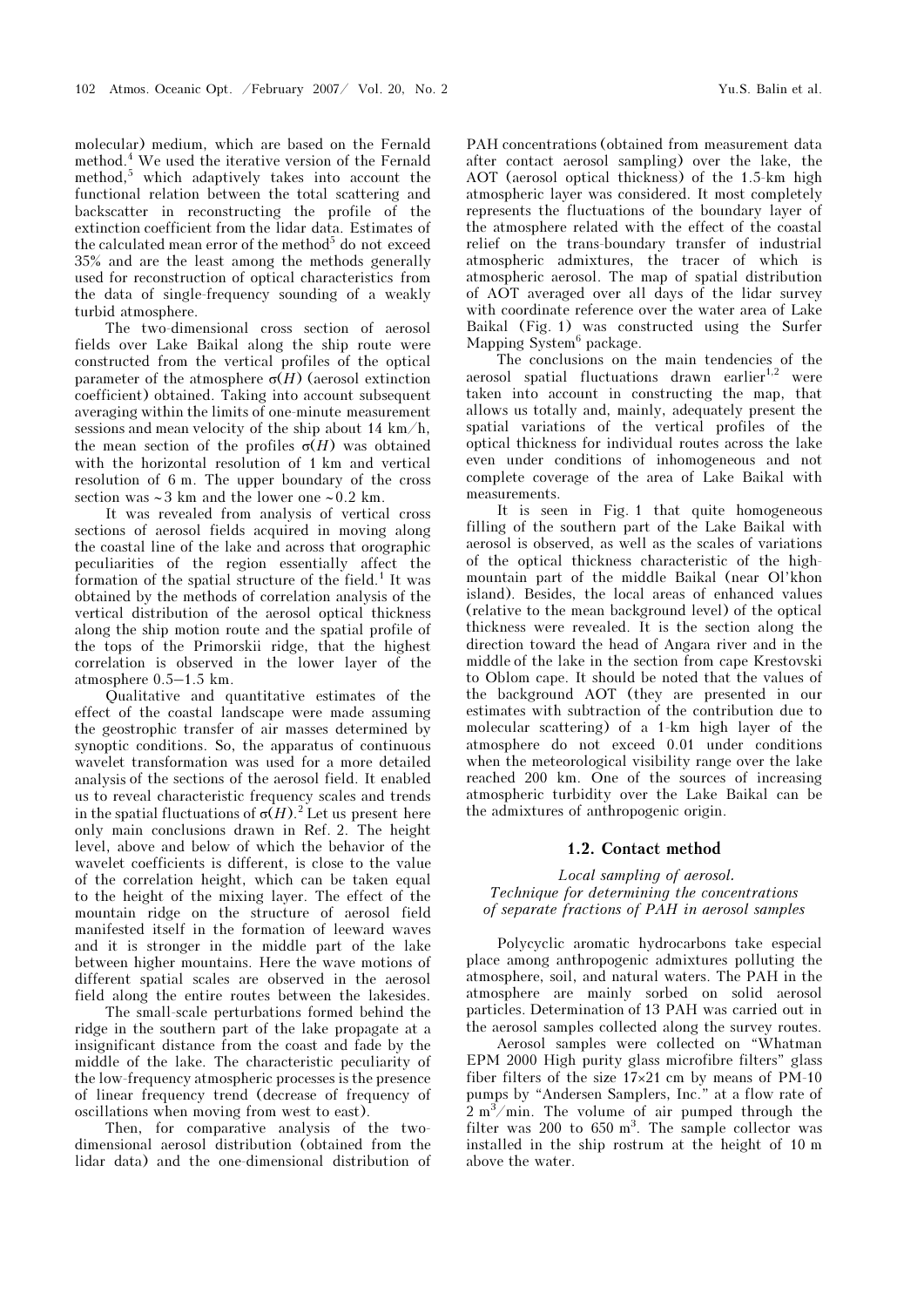

Fig. 1. Map of the spatial distribution of the aerosol optical thickness of the 1.5-km high atmospheric layer over Lake Baikal. Coordinate axes represent the degrees of northern latitude (vertical) and eastern longitude (horizontal).

The fraction of PAH was selected from aerosol by thrice-repeated extraction with acetonitrile in an ultrasound bath at room temperature. The obtained extract was concentrated to the volume of 0.1–0.2 ml and then was chromatographed by means of a "Agilent, GC 6890, MSD 5973 Network" chromato-massspectrometer under the following conditions: the 50 m long capillary column with the internal diameter of 0.32 mm, the BetaBasic SE 30 (SE-54) phase with the efficiency not less than 100000 theoretical plates; the injector temperature 280°C, the column temperature 50°C during 5 minutes, then the temperature gradient of 15°C per 1 min in the range from 50 to 300°C and then 300°C during 15–30 min.

The peaks of PAH in the chromatograms were identified according to the times of retaining and according to the mass-spectra in the data library. Quantitative measurements of PAH were carried out using the internal standards of "Supelco" (USA): phenantrene  $d_{10}$ , chrisen  $d_{12}$ , and perylene  $d_{12}$ . The error in measurements did not exceed 10%. The data obtained are presented in Table 1.

The map (Fig. 2) of spatial distribution of the PAH concentrations over Lake Baikal was constructed using all the obtained data on the total values of PAH. The maximum concentrations of the total amount of identified PAH are characteristic of the Southern Baikal in the regions of the city of Baikal'sk and Takhoi village, and that of middle Baikal are observed in the region of Oblom cape.

Benz(a)pyrene is related to the most dangerous carcinogen from the list of priority PAH. It is recommended in Russia for permanent monitoring in the environmental objects. Concentrations of benz(a) pyrene  $(1-64 \text{ pg/m}^3)$  detected in the air over Baikal are close to the background values for the region  $(20-100 \text{ pg/m}^3)$  observed over the territory of Barguzin national park.<sup>7</sup>

In identifying the sources according to the relative concentrations of PAH in the atmosphere, as well as at monitoring of the environment, one should take into account relative stability of PAH. According to Ref. 8, the most reactive-capable PAH is benz(a)pyrene, and the most inertial is benz(e)pyrene. The sources of combustion emit both isomers in equal amounts. In aerosol samples collected near the sources of pollution the ratio

## $R = \text{benz}(e)$ pyrene/[benz(e)pyrene + benz(a)pyrene]

is equal to  $0.5-0.57^{0,10}$  The concentration of benz(a)pyrene decreases during the process of photochemical destruction, and the ratio  $R$  changes within the limits from 0.70 to 0.83 in aerosol samples collected at significant distances from the sources of PAH.<sup>11,12</sup>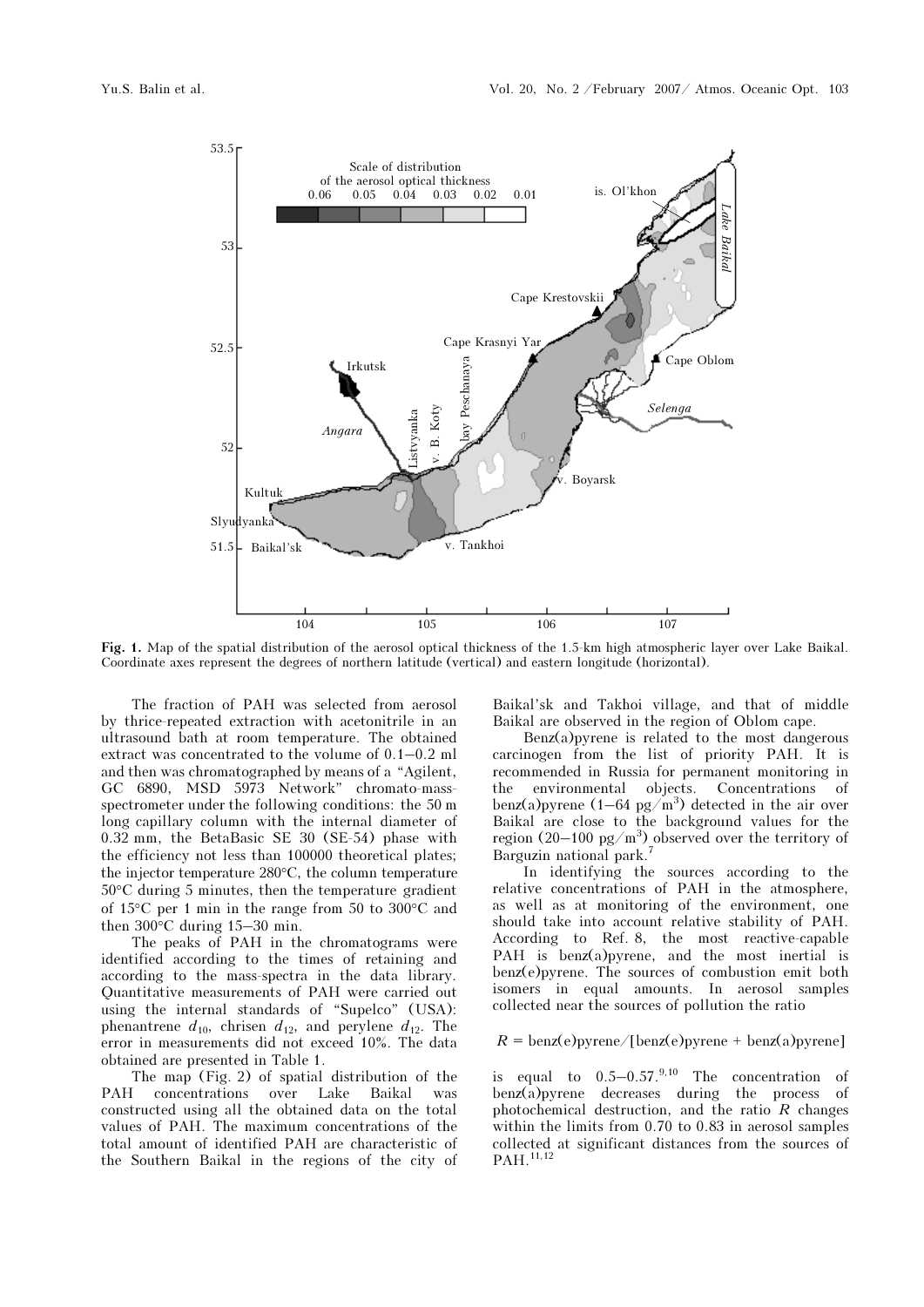| Place and date of aerosol<br>sample collection   | Phenantrene | Anthracene | Pyrene | Fluoranthene | anthracene<br>$Benz-(a)$ | Chrisen           | fluoranthene<br>$Benz-b)$ | fluoranthene<br>$\text{Benz}(k)$ | Banz(e)<br>pyrene | Benz(a)<br>pyrene | Perylene | 1, 2, 3c, d<br>pyrene<br>Indeno- | Dibenz(a,h)<br>anthracene | $Benz-G, h, i)$<br>perylene | PAH<br>Sum of    |
|--------------------------------------------------|-------------|------------|--------|--------------|--------------------------|-------------------|---------------------------|----------------------------------|-------------------|-------------------|----------|----------------------------------|---------------------------|-----------------------------|------------------|
| v. Bol'shie Koty, 07.28.02                       | 25.7        | 4.6        | 5.7    | 15.0         | 2.9                      | 2.2               | 4.6                       | 4.5                              | 3.6               | 4.5               |          | 18.0                             | 3.8                       |                             | 18.0 113.0       |
| b. Peschanaya, 07.28-29.02                       | 75.3        | 9.4        | 11.1   | 25.4         |                          |                   | 1.1                       | 1.2                              | 0.7               | 0.8               |          | 2.0                              |                           | 1.6                         | 128.5            |
| b. Peschanaya - Boyarsk,<br>07.29.02             | 114.7       | 18.8       | 20.3   | 56.2         |                          |                   | 2.5                       | 3.0                              | 2.2               | 2.9               |          | 17.5                             | 3.2                       |                             | 18.8 260.1       |
| Boyarsk - Listyyanka,                            |             |            |        |              |                          |                   |                           |                                  |                   |                   |          |                                  |                           |                             |                  |
| 07.29.02                                         | 18.8        | 4.2        | 5.9    | 11.3         | 1.7                      | 1.4               | 1.8                       | 1.4                              | 1.1               | 1.3               |          | 3.4                              |                           | 2.4                         | 54.7             |
| v. B. Koty – Goloustnoe,<br>07.30.02             | 44.9        | 3.9        | 4.6    | 1.4          |                          |                   |                           |                                  |                   |                   |          |                                  |                           |                             | 54.8             |
| v. Bugul'deika - b. Aya,                         |             |            |        |              |                          |                   |                           |                                  |                   |                   |          |                                  |                           |                             |                  |
| 07.30.02                                         | 64.5        | 9.8        | 10.9   | 37.6         |                          |                   |                           |                                  |                   |                   |          |                                  |                           |                             | 122.8            |
| c. Oblom, 07.30.02                               | 313.6       | 42.3       | 52.9   | 277.2        |                          |                   |                           |                                  |                   |                   |          |                                  |                           |                             | 686.0            |
| c. Khoboi $-$ c. Khuzhir,<br>07.31.02            | 3.4         | 6.4        | 14.0   | 32.8         |                          | 4.7               |                           |                                  |                   |                   |          |                                  |                           |                             | 61.3             |
| Strait Ol'khonskie vorota -                      |             |            |        |              |                          |                   |                           |                                  |                   |                   |          |                                  |                           |                             |                  |
| c. Krasnyi Yar, 07.31.02                         | 86.2        | 7.2        | 73.1   | 77.5         | 3.5                      | 39.1              | 33.2                      | 13.0                             | 17.8              | 6.0               |          | 26.4                             | 5.2                       |                             | 20.3 408.5       |
| c. Krasnyi Yar - middle<br>of the Lake, 08.01.02 | 63.7        | 12.9       | 79.1   | 136.4 5.3    |                          | 27.6              | 46.9                      | 17.3                             | 25.8              | 9.4               |          | 41.9                             | 7.8                       |                             | 33.5 507.8       |
| v. Tankhoi - Listvyanka,                         |             |            |        |              |                          |                   |                           |                                  |                   |                   |          |                                  |                           |                             |                  |
| 08.01.02                                         | 100.3       | 11.5       | 43.8   | 54.2         | 14.1 25.1 46.7           |                   |                           | 21.9                             | 27.9              | 16.4              | 5.5      | 68.7                             | 17.7                      |                             | 67.0 520.8       |
| v. B. Koty - Baikal'sk,                          |             |            |        |              |                          |                   |                           |                                  |                   |                   |          |                                  |                           |                             |                  |
| 08.01.02                                         | 52.7        | 8.8        | 15.5   | 37.3         | 4.2                      | 31.0              | 10.1                      | 5.9                              | 6.7               | 4.4               |          | 9.3                              |                           |                             | 8.3 194.4        |
| Baikal'sk, 08.01.02                              | 30.9        |            | 12.5   | 12.7         | 12.5                     | 7.5               | 23.5                      | 23.0                             | 22.0              | 29.0              | 9.5      | 195.7                            |                           |                             | 39.5 224.8 643.0 |
| Baikal'sk - $v$ . Tankhoi,                       |             |            |        |              |                          |                   |                           |                                  |                   |                   |          |                                  |                           |                             |                  |
| 08.02.02                                         | 30.9        | 4.8        | 17.6   | 23.7         | 2.9                      | 7.6               | 12.0                      | 5.9                              | 6.9               | 3.9               | 1.0      | 18.4                             | 4.3                       |                             | 16.4 156.1       |
| Goloustnoe - Baikal'sk,<br>08.01.02              | 44.0        | 4.3        | 28.5   | 34.7         |                          |                   |                           | 6.3                              | 8.3               | 3.8               |          |                                  |                           |                             | 7.0 175.5        |
| Baikal'sk, 08.02.02                              | 98.9        | 12.2       | 69.7   | 51.7         | 2.6                      | 10.7<br>11.6 24.5 | 15.4<br>47.8              | 29.1                             | 27.9              | 25.0              |          | 9.9<br>99.3                      | 22.1                      |                             | 92.1 611.9       |
| c. Posol'skii sor - v. Tankhoi -                 |             |            |        |              |                          |                   |                           |                                  |                   |                   |          |                                  |                           |                             |                  |
| v. B. Koty, 08.31.02                             | 33.9        | 5.0        | 14.9   | 39.3         | 2.2                      | 5.0               | 7.1                       | 0.4                              | 3.9               | 3.5               |          | 6.3                              |                           | 4.9                         | 126.3            |
| v. B. Koty - b. Peschanaya,                      |             |            |        |              |                          |                   |                           |                                  |                   |                   |          |                                  |                           |                             |                  |
| 08.03.02                                         | 37.5        | 7.0        | 8.4    | 21.1         | 1.9                      | 2.1               | 2.4                       | 1.8                              | 1.3               | 1.9               |          |                                  |                           | 3.1                         | 88.6             |

Table 1. Range of the concentrations of PAH in aerosol  $(pg/m<sup>3</sup>)$  over Lake Baikal in July–August 2002

The calculated ratios  $R$  in air over the region of Lake Baikal change from 0.43 to 0.76 depending on the distance between the site of collection and the source of pollution (Table 2).

#### Table 2. Concentration of benz(a)pyrene normalized to the sum of concentrations of benz(e)pyrene and benz(a)pyrene  $(R)$  over Lake Baikal in July–August 2002

| Region of sampling                          | R    |
|---------------------------------------------|------|
| Baikal'sk                                   | 0.43 |
| b. Peschanaya                               | 0.45 |
| v. Boyarsk                                  | 0.48 |
| v. Bol'shie Koty                            | 0.54 |
| section Baikal'sk -v. Tankhoi               | 0.64 |
| section v. Tankhoi - Listvyanka             | 0.63 |
| section Ol'khonskie vorota - c. Krasnyi Yar | 0.75 |
| section c. Krasnyi Yar – middle of the lake | 0.73 |
| section c. Krestovskii – c. Oblom           | 0.76 |

Individual  $R$  values are shown in Fig. 2 at the middle points of the route of collecting the aerosol samples. As is seen, according to above said, the characteristic small R values were obtained at costal sites of Southern Baikal, the sites extremely close to the source in Baikal'sk, and intermediate values are observed in the region of village Tankhoi. The maximum concentrations of PAH in the region of Oblom cape, according to the values  $R$ , are characteristic of the most remote sources.

# 2. Model investigations

## 2.1. Calculations by a mathematical model

In addition to instrumented research, calculations were made using a mathematical model based on numerical solution of spatial semiempirical equation of turbulent diffusion of admixtures.<sup>13</sup> Dispersal of the main PAH emitted by stationary sources and motor transport of Irkutsk, Slyudyanka, Baikal'sk, Kamensk, and Selenginsk was considered. The sources of emission of PAH were also motor and railway transport on the route from Irkutsk to Ulan-Ude. Estimation of the mass flow rate of PAH was made based on the results from Refs. 14–19. Statistical characteristics of the wind field used in calculations were obtained from processing the data of long-term observations of the vector of wind velocity.20,21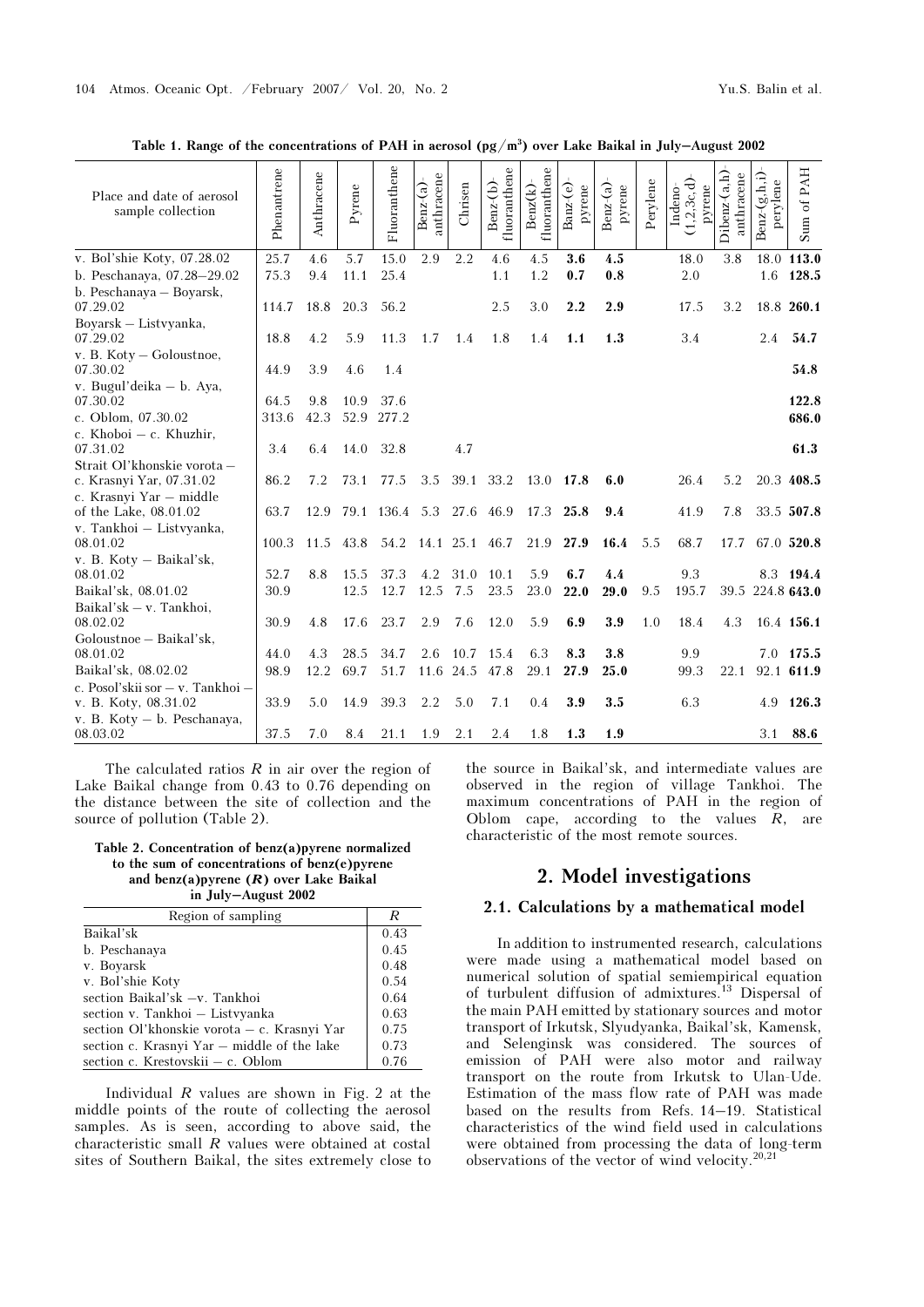

Fig. 2. Scale 1 is spatial distribution of the concentration of the sum of PAH,  $pg/m^3$ ; scale 2 is concentration of benz(e)pyrene normalized to the sum of concentrations of benz(e)pyrene abd benz(a)pyrene at the middle point of the route of aerosol sampling.

Concentrations of the sum of 13 PAH were calculated within the area of 500×250 km and the height of 5.5 km over the surface of Lake Baikal. The temporal and horizontal steps were, respectively, 150 s and 5 km, the vertical step was set as follows: it was equal to 50 m up to the height of 600 m, then 200, 200, 1000, 1500, and 2000 m. The coefficients of turbulent diffusion were calculated using the relationships of the semiempirical theory of turbulence.<sup>13</sup>

Some results of the first series of numerical experiments are shown in Fig.  $3a$ . The maximum calculated concentrations of PAH in the regions of Oblom cape and near the city of Slyudyanka are of the same order that the measured ones (see Fig. 2). The calculated concentrations of PAH in the region of Tankhoi are low (less than 100 pg/m<sup>3</sup>).

In order to explain great values of the measured concentrations of the sum of PAH in the region of village Tankhoi, the following series of numerical experiments was carried out. It was assumed that there is a source of emission of PAH in the region of Tankhoi, the mass flow rate of which is  $25 \text{ mg/s}$ . One of the calculated results is shown in Fig. 3b. It is seen that the configuration of isolines in Fig. 3b is similar to the configuration of isolines in Fig. 2. Further comprehensive investigations are necessary for confirmation (or disproof) of the hypothesis about a powerful source of PAH in the region of village Tankhoi.

# 2.2. Analysis of back trajectories of the air mass transfer

Similar tendencies are observed in analysis of back trajectories of the air masses transfer to the regions under study (Fig. 4). Additional consideration of the sections of the vertical flows at different levels along the calculated trajectories enables one to determine the probability image of the drift of anthropogenic aerosol admixtures, the indicator of which is PAH.

Thus, the most probable for the region of Oblom cape is the trajectory at the level of the boundary layer (1.5 km) (Fig. 4a), transferring admixtures by downward flows to the region of measurements.

Air masses are transferred from distances of hundreds kilometers: they pass over the transport path at the eastern coast of Lake Baikal and inhabited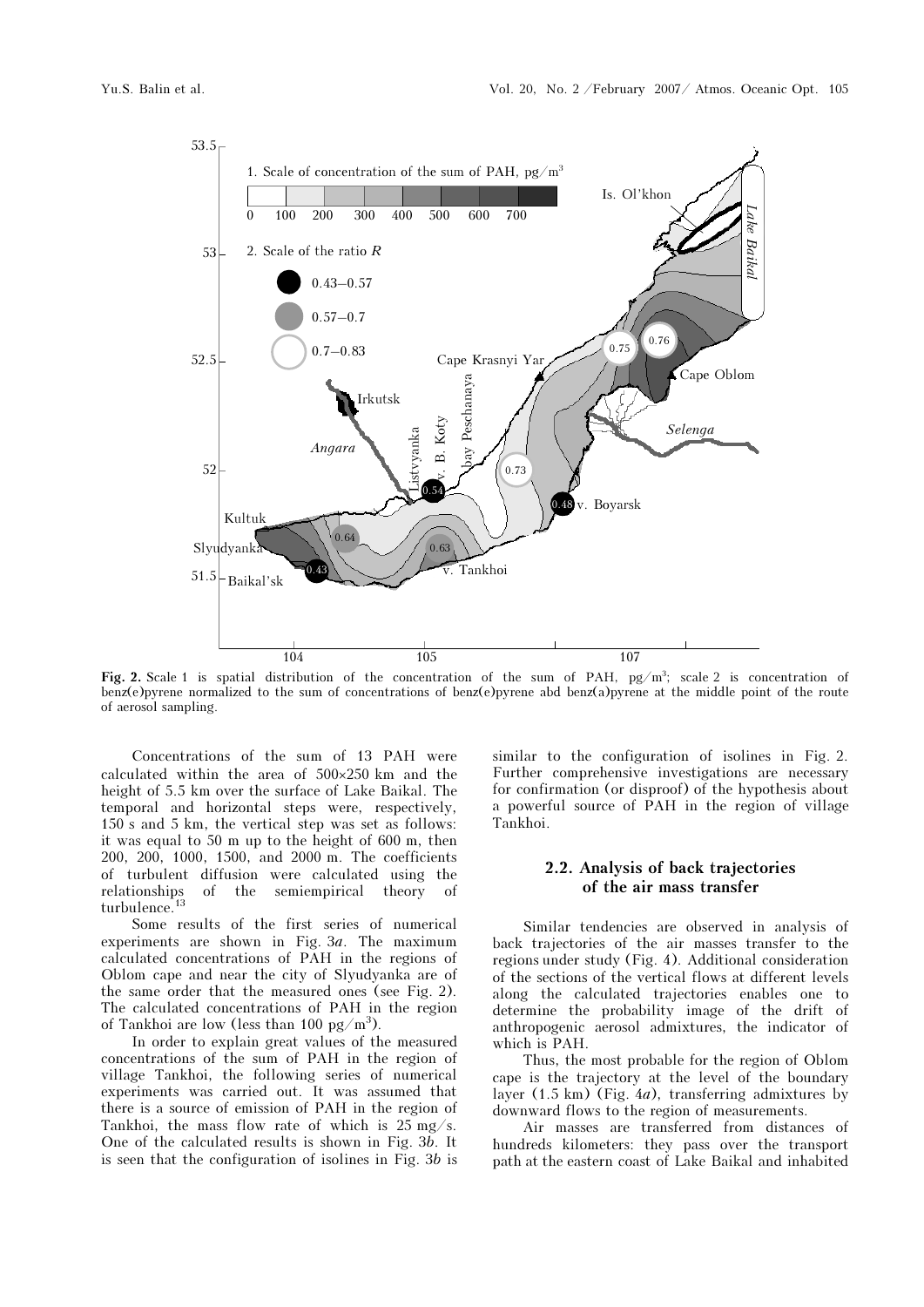area situated there, and are replenished from the mixing layer (500 m) by upward flows. Less probable is the drift of admixtures by airflows from the level of the free atmosphere (3000 m) from the directions of the northwest coast of Baikal, because upward flows are detected along the entire trajectory, which lead to possible formation of clouds as was observed in synoptic conditions of that period. Let us also note the intermittent of upward and downward flows at the level of the top of the boundary layer, that was observed earlier<sup>1,2</sup> when analyzing the distribution of the spatial structure of the optical thickness depending on the synoptic conditions and the effect of coastal relief of mountains.



Fig. 3. Isolines of the calculated mean near-ground concentrations  $(pg/m^3)$  of the sum of PAH in the region of Lake Baikal  $(a)$ ; the same, but with the source of emissions in the region of village Tankhoi (b).

Analysis of temperature sections and the sections of vertical motions along the back trajectories in the direction to Tankhoi village (Fig. 4b) shows quite stable stratification of the atmosphere in the boundary layer during the measurements. Insignificant scaled variations of the vertical flows are caused mainly by the diurnal behavior of temperature and do not go out of the limits of the boundary layer. That means, that the main contribution from anthropogenic admixture comes along the trajectory of the nearground level (100 m), and less significant contribution comes along the trajectory at the level of the mixing layer (500 m). According to these heights, the distance of the transfer is determined by no more than tens of kilometers and is caused by local circulation inside the basin. The main source of anthropogenic admixture, the indicator of which are the revealed enhanced values of the concentration of the sum of PAH along the trajectories of the near-ground layer, is situated in the coastal zone of Tankhoi village. The additional source is the atmospheric channel corresponding to the trajectory of transfer from northwest direction along the head of Angara river, that is also confirmed by the map of distribution of the optical density of the incoming aerosols (see Fig. 1).

Thus, the calculated ratios  $R$  over the Lake Baikal directly depend on the distance between the site of sample collection and the source of pollution.

# **Conclusions**

It has been shown that the recorded mean total concentration of the priority PAH in the air over Lake Baikal are close to the values determined in the background regions. Nevertheless, the spatial distribution is quite inhomogeneous. The places with both lower and higher concentrations are observed, that is seen in the spatial maps of distribution of PAH in the atmosphere over Lake Baikal.

The values  $R$  calculated for the region over Lake Baikal adequately correspond to the dependence of the distance between the site of sample collection and the source of pollution. The values  $R$  within the limits from > 0.65 (the region of Southern Baikal) to < 0.75 (the region of middle Baikal) correspond to mesometeorological scale of atmospheric motions at the distance from several tens kilometers (> 10 km) to several hundred kilometers (< 300 km).

Analysis of the maps of the spatial distribution of AOT (see Fig. 1), PAH (see Fig. 2), synoptic conditions, and the maps of back trajectories (see Fig. 4) of the air transfer in the region of investigation show the characteristic tendencies in the spatial fluctuations of these parameters. Owing to this fact, one can identify (taking into account the distribution of the estimate of  $R$ ) the sources of incoming aerosol admixtures transported to Lake Baikal through the atmospheric channel during transboundary transfer of the air masses.

#### Acknowledgements

The study was supported in part by Russian Foundation for Basic Research (grants Nos. 05–05– 39014 and 05–05–97240).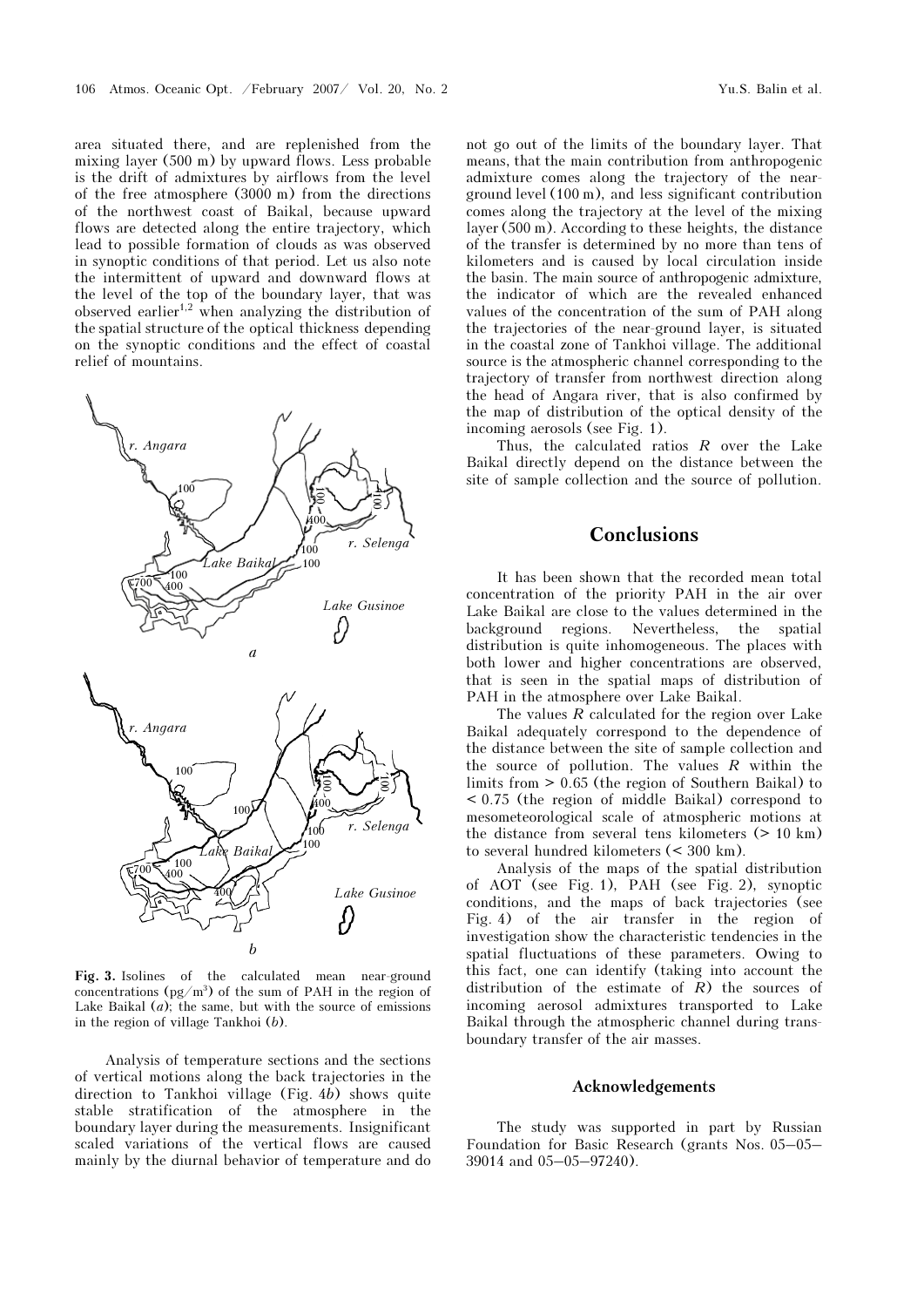

Fig. 4. Back trajectories of air mass transfer to the region of Oblom cape (a), to the region of Tankhoi village (b). Vertical motions for the calculated trajectories at the height level of 1.5 km.